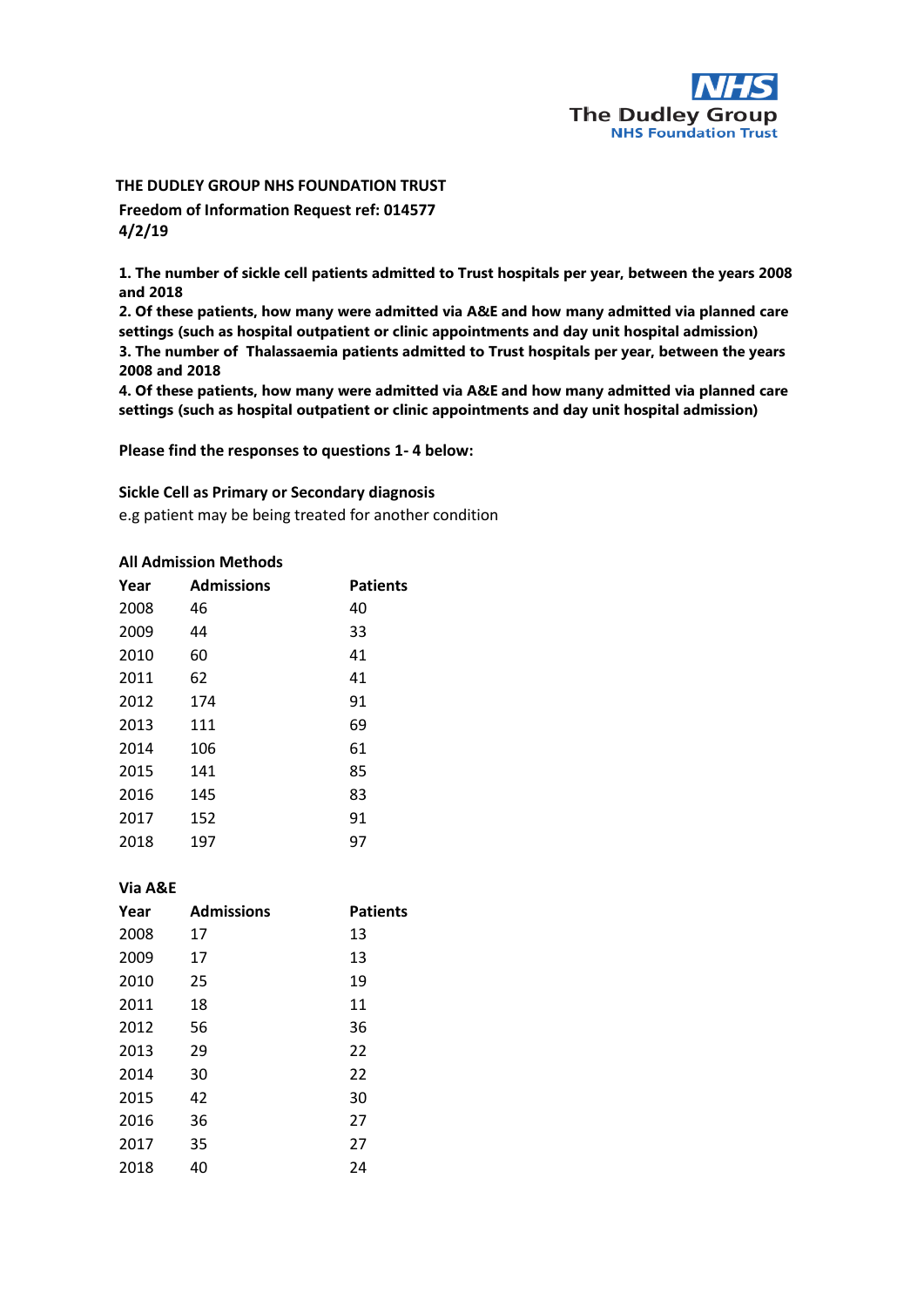### **Continued: Planned Admission**

| Year | <b>Admissions</b> | <b>Patients</b> |
|------|-------------------|-----------------|
| 2008 | 11                | 11              |
| 2009 | 9                 | 7               |
| 2010 | 14                | 11              |
| 2011 | 12                | 11              |
| 2012 | 59                | 24              |
| 2013 | 35                | 21              |
| 2014 | 30                | 18              |
| 2015 | 56                | 31              |
| 2016 | 52                | 37              |
| 2017 | 62                | 39              |
| 2018 | 80                | 42              |

## **Thalassaemia as Primary or Secondary diagnosis**

e.g. patient may be being treated for another condition

\* Data is supressed as numbers are too low

# **All Admission Methods**

| Year | <b>Admissions</b> | <b>Patients</b> |
|------|-------------------|-----------------|
| 2008 | 14                | 10              |
| 2009 | 21                | 20              |
| 2010 | 38                | 33              |
| 2011 | 50                | 42              |
| 2012 | 104               | 65              |
| 2013 | 132               | 68              |
| 2014 | 157               | 57              |
| 2015 | 163               | 40              |
| 2016 | 109               | 50              |
| 2017 | 119               | 53              |
| 2018 | 156               | 55              |

# **Via A&E**

| Year | <b>Admissions</b> | <b>Patients</b> |
|------|-------------------|-----------------|
| 2008 | $\ast$            | $\ast$          |
| 2009 | $\ast$            | $\ast$          |
| 2010 | *                 | $\ast$          |
| 2011 | 13                | 11              |
| 2012 | 11                | 8               |
| 2013 | 13                | 13              |
| 2014 | 18                | 15              |
| 2015 | 12                | 11              |
| 2016 | 15                | 12              |
| 2017 | 15                | 14              |
| 2018 | 14                | 11              |

| Continued:<br><b>Planned Admission</b> |        |        |
|----------------------------------------|--------|--------|
|                                        |        |        |
| 2008                                   | $\ast$ | $\ast$ |